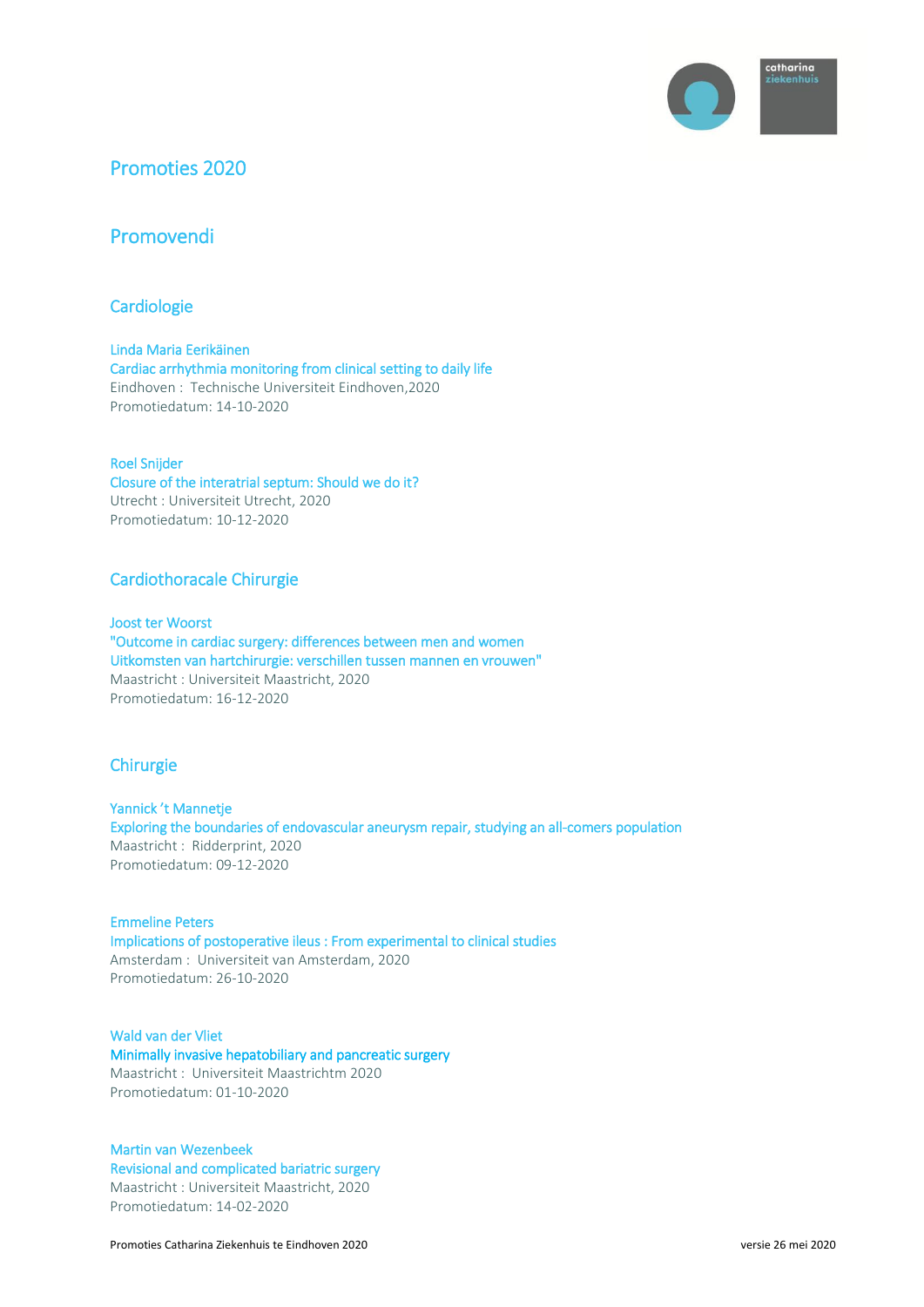

# E/Mtic

Tilaï Tulani Rosalina Mathematical models for fluid administration: towards a clinical decision support tool Eindhoven : Technische Universiteit Promotiedatum: 18-03-2020

### Inwendige Geneeskunde

Ashley de Bie Electronic Clinical Decision Support in Acute and Critical Care : Investigating the closing loop Eindhoven : Technische Universiteit, 2020 Promotiedatum: 19-11-2020

#### Marijke Dekker

Associations and dynamics of risk factors in hemodialysis patients Maastricht : Ridderprint, 2020 Promotiedatum: 17-09-2020

#### Laura Legué

Clinical and Pathological Aspects of Small Bowel and Appendiceal Cancer Rotterdam : Erasmus Universiteit, 2020 Promotiedatum: 21-02-2020

### Vincent Peters

Turning modularity upside down: patient-centered Down syndrome care from a servive modularity perspective Tilburg : CentER, Center for Economic Research, 2020 Promotiedatum: 09-12-2020

# Medische Psychologie

### Angelique Gruters

Neuropsychological assessment at the Memory Clinic: Innovations in communicating neuropsychological test results Maastricht : Ridderprint, 2020 Promotiedatum: 18-12-2020

### Radiologie

Rob MG van Bommel Interval Cancers and Bilateral Cancers at Breast Cancer Screening Maastricht : Universiteit Maastricht, 2020 Promotiedatum: 03-12-2020

Jeannette Ederveen Improving the accuracy of CT in diagnosing internal herniation after gastric bypass surgery Maastricht : Universiteit Maastricht, 2020 Promotiedatum: 26-11-2020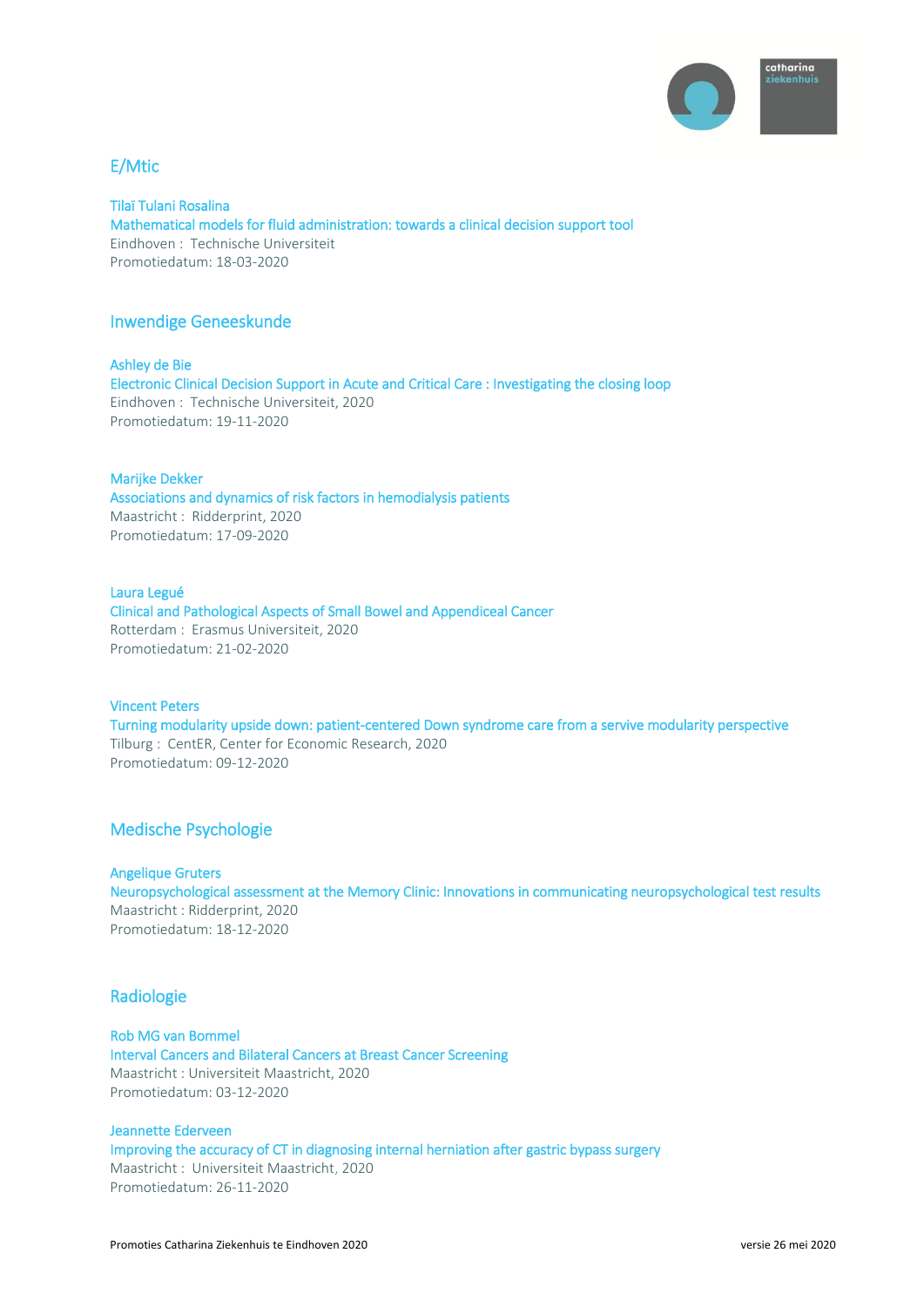

# (Co)-Promotoren:

# Anesthesiologie

### Bouwman ARA

Copromotor bij: Rosalina T - Mathematical models for fluid administration: towards a clinical decision support tool, Promotiedatum: 7-10-2020.

> de Bie A - Electronic Clinical Decision support in acute and critical care Promotiedatum: 19-11-20

Nan S - Dynamic Checklists: Design, Implementation and Clinical Validation Promotiedatum: 19-11-20

### Korsten HHM

Promotor bij: de Bie A - Electronic Clinical Decision support in acute and critical care Promotiedatum: 19-11-20

# **Cardiologie**

### Dekker LRC

Promotor bij: Eerikäinen Linda Maria - Cardiac arrhythmia monitoring from clinical setting to daily life Promotiedatum: 14-10-2020

# Cardiothoracale Chirurgie

#### Soliman Hamad, M

Copromotor bij: ter Woorst Joost - Outcome in cardiac surgery: differences between men and women Uitkomsten van hartchirurgie: verschillen tussen mannen en vrouwen" Promotiedatum: 16-12-2020

### Van Straten AHM

Copromotor bij: ter Woorst Joost - Outcome in cardiac surgery: differences between men and women Uitkomsten van hartchirurgie: verschillen tussen mannen en vrouwen" Promotiedatum: 16-12-2020

# **Chirurgie**

Cuypers PhWM Copromotor bij: 't Mannetje YW - Exploring boundaries of endovascular aneurysma repair Promotiedatum: 09-12-2020

#### Luyer MDP

Copromotor bij: Peters E - Implications of postoperative ileus : From experimental to clinical studies Promotiedatum: 26-10-2020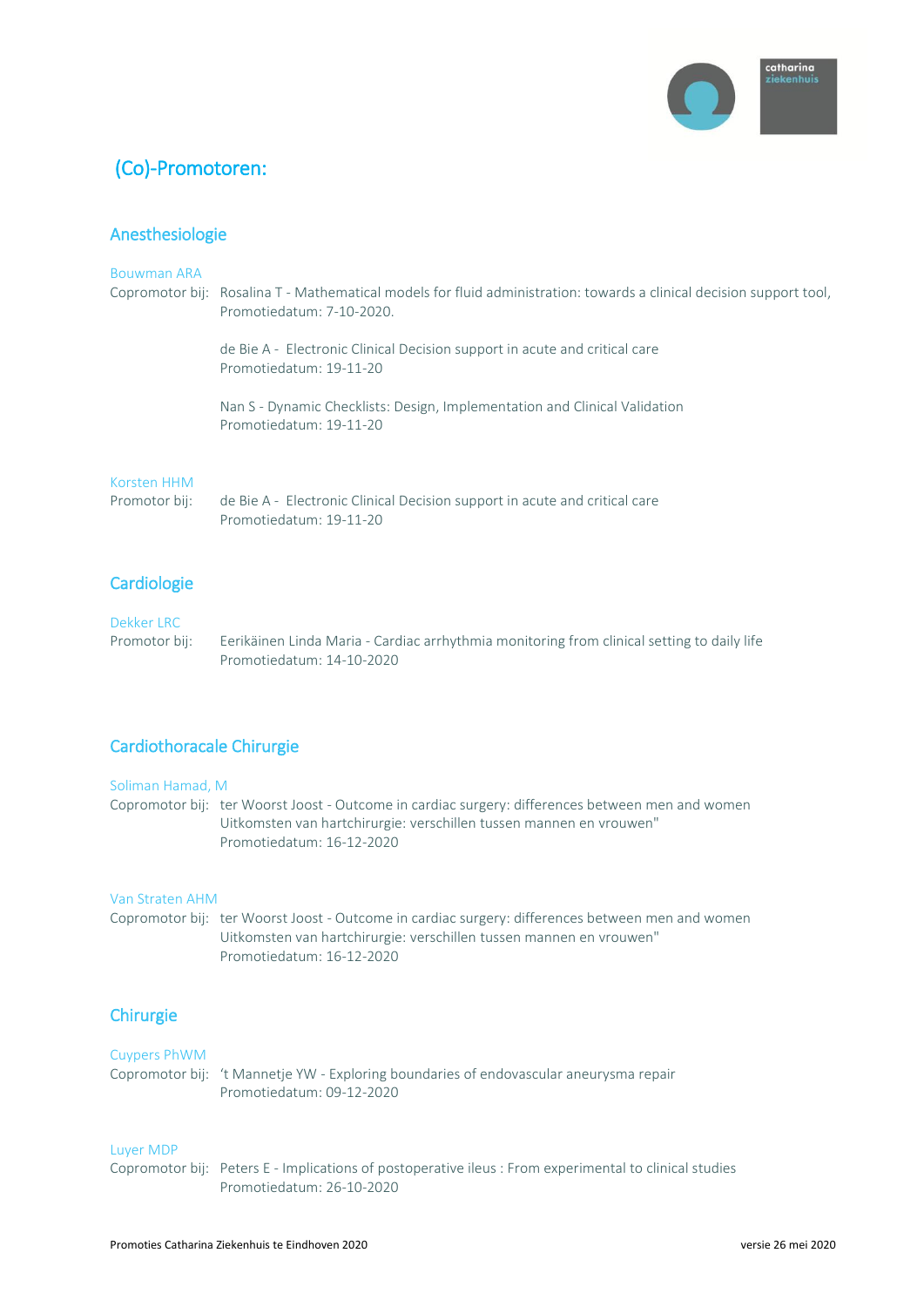

| Nienhuijs SW                       | Copromotor bij: M.R. van Wezenbeek - Revisional and complicated bariatric surgery<br>Promotiedatum: 14-02-2020                                   |
|------------------------------------|--------------------------------------------------------------------------------------------------------------------------------------------------|
|                                    | Jeannette Ederveen - Improving the accuracy of CT in diagnosing internal herniation after gastric<br>bypass surgery<br>Promotiedatum: 26-11-2020 |
| <b>Rutten HJT</b><br>Promotor bij: | Peters E - Implications of postoperative ileus : From experimental to clinical studies<br>Promotiedatum: 26-10-2020                              |
| Sambeek MR van                     | Copromotor bij: Petterson NJ - Ultrasound-based mechanical modeling of abdominal aortic aneurysms<br>Promotiedatum: 03-09-2020                   |
| Promotor bij:                      | 't Mannetje YW - Exploring boundaries of endovascular aneurysma repair<br>Promotiedatum: 09-12-2020                                              |
| <b>Teijink JA</b><br>Promotor bij: | M.R. van Wezenbeek - Revisional and complicated bariatric surgery<br>Promotiedatum: 14-02-2020                                                   |
|                                    | J.A. de Bruijn Anterior chronic exertional compartment syndrome of the leg<br>Promotiedatum: 09-12-2020                                          |
|                                    | Y.M. 't Mannetje. Exploring the boundaries of endovascular aneurysm repair<br>Promotiedatum: 09-12-2020                                          |

# Gynaecologie

### Bekkers RLM

- Promotor bij: Loopik DL Personalized management in cervical cancer prevention Promotiedatum: 25-09-2020
- Copromotor bij: Hoogstad–van Evert JS Natural killer cells and the possible therapeutic role in ovarian cancer Promotiedatum: 25-09-2020

# Intensive Care

### Bindels AJGH Copromotor bij: de Bie A - Electronic Clinical Decision support in acute and critical care Promotiedatum: 19-11-20